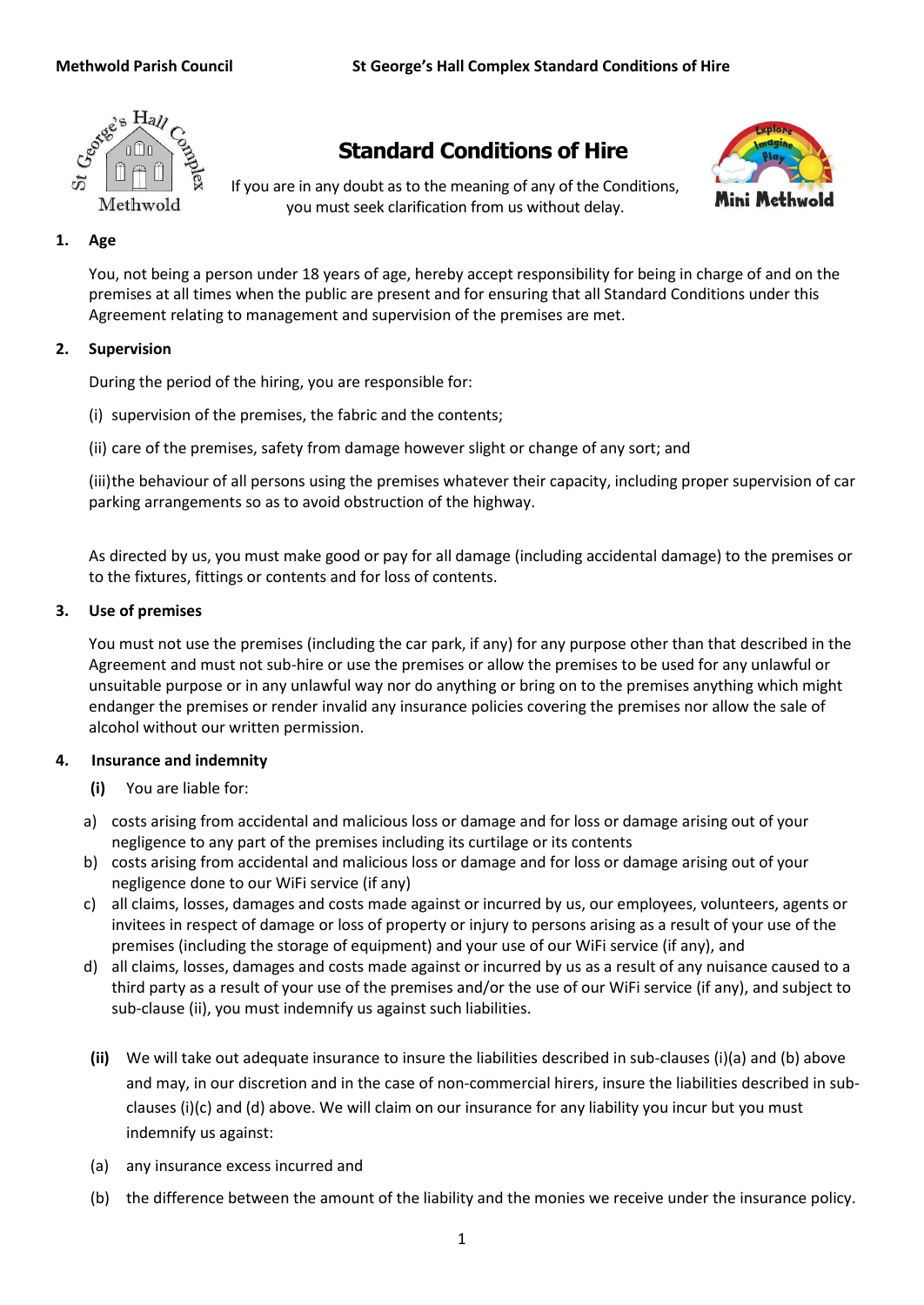### **Methwold Parish Council St George's Hall Complex Standard Conditions of Hire**

(iii) Where we do not insure the liabilities described in sub-clauses (i)(c) and (d) above, you must take out adequate insurance to insure such liability and on demand must produce the policy and current receipt or other evidence of cover to our Parish Clerk. If you fail to produce such policy and evidence of cover, we will cancel this Agreement and re-hire the premises to another hirer.

We are insured against any claims arising out of our own negligence.

### **5. Gaming, betting and lotteries**

You must ensure that nothing is done on or in relation to the premises in contravention of the law relating to gaming, betting and lotteries.

### **6. Music**

You must have our written permission for performance of live music and the playing of recorded music under the Deregulation Act 2015. This Agreement confers that permission.

### **7. Film**

You must restrict children from viewing age-restricted films classified according to the recommendations of the British Board of Film Classification. You must ensure that you have the appropriate copyright licences for film. This Agreement confers the required permission on you. (The Deregulation Act 2015 requires you to have our written permission to show a film).

# **8. Safeguarding children, young people, and adults at risk**

You must ensure that any activities for children, young people and adults at risk are only provided by fit and proper persons in accordance with the Children Act 1989 and 2004, the Safeguarding Vulnerable Groups Act 2006 and any subsequent legislation. When requested, you must provide us with a copy of your Safeguarding Policy and evidence that you have carried out relevant checks through the Disclosure and Barring Service (DBS). All reasonable steps must be taken to prevent harm, and to respond appropriately when harm does occur. Relevant concerns must be reported.

### **9. Public safety compliance**

You must comply with all conditions and regulations made in respect of the premises by the Local Authority, the Licensing Authority, and our fire risk assessment or otherwise, particularly in connection with any event which constitutes regulated entertainment, at which alcohol is sold or provided or which is attended by children. You must also comply with our health and safety policy.

You must call the Fire Service to any outbreak of fire, however slight, and give details to our Parish Clerk.

(i) You acknowledge that you have received instruction in the following matters:

- *The action to be taken in event of fire. This includes calling the Fire Brigade and evacuating the hall.*
- *• The location and use of fire equipment. (Include diagram of location when handing over keys.)*
- *• Escape routes and the need to keep them clear.*
- *• Method of operation of escape door fastenings.*
- *• Appreciation of the importance of any fire doors and of closing all fire doors at the time of a fire.*
- *• Location of the first aid box.*

(ii) In advance of any activity whether regulated entertainment or not you must check the following items:

- That all fire exits are unlocked and panic bolts are in good working order.
- That all escape routes are free of obstruction and can be safely used for instant free public exit.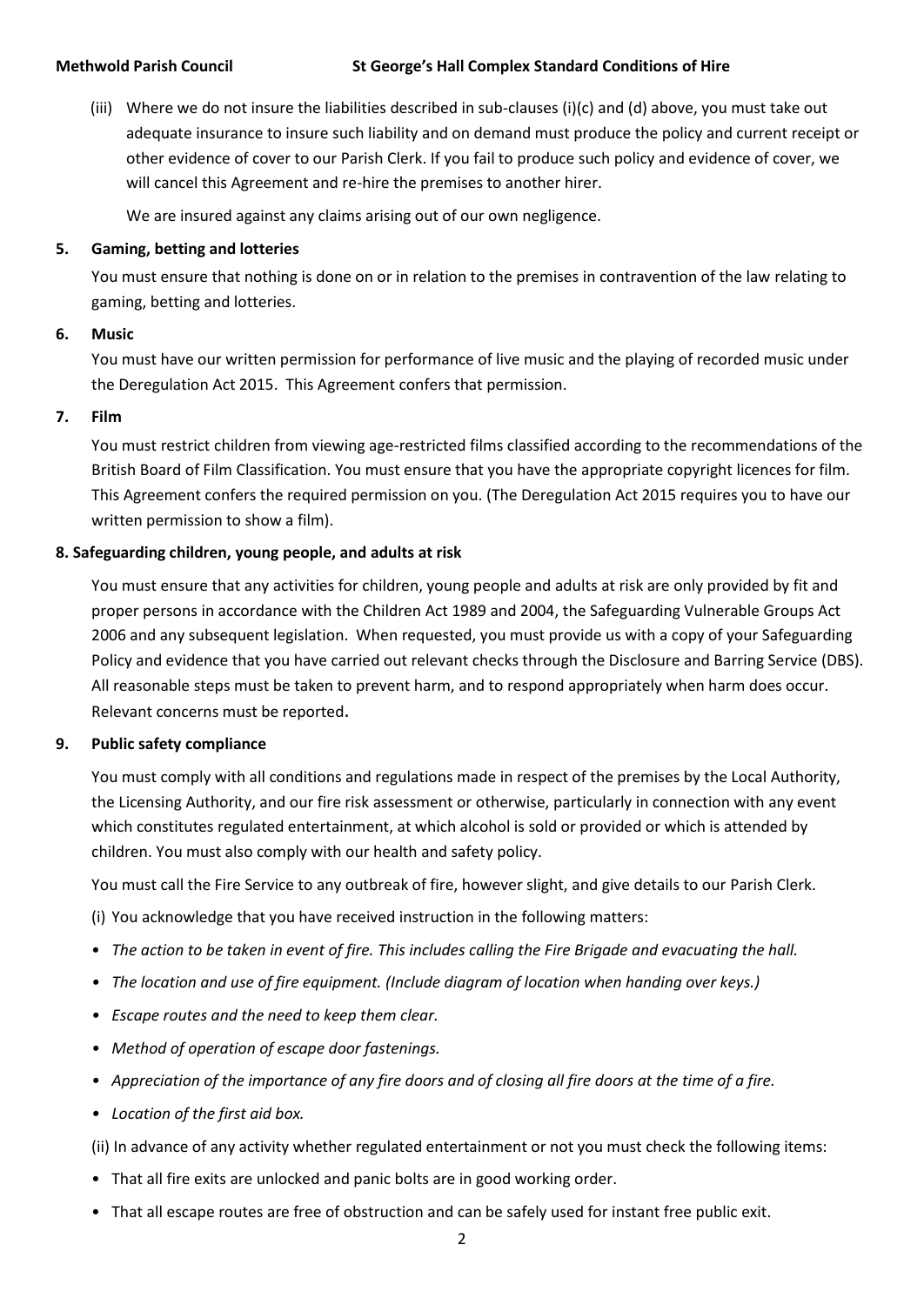- That any fire doors are not wedged open.
- That exit signs are illuminated.
- That there are no fire-hazards on the premises including candles or naked flames
- That emergency lighting supply illuminating all exit signs and routes are turned on during the whole of the time the premises are occupied (if not operated by an automatic mains failure switching device).

# **10. Noise**

You must ensure that the minimum of noise is made on arrival and departure, particularly late at night and early in the morning. You must, if using sound amplification equipment, make use of any noise limitation device provided at the premises and comply with any other licensing condition for the premises.

# **11. Drunk and disorderly behaviour and supply of illegal drugs**

You must ensure that in order to avoid disturbing neighbours of the hall and avoid violent or criminal behaviour:

(i) no one attending the event consumes excessive amounts of alcohol

(ii) no illegal drugs are brought onto the premises.

Drunk and disorderly behaviour is not permitted either on the premises or in its immediate vicinity. We will ask any person suspected of being drunk, under the influence of drugs or who is behaving in a violent or disorderly way to leave the premises in accordance with the Licensing Act 2003.

# **12. Food, health and hygiene**

You must, if preparing, serving or selling food, observe all relevant food health and hygiene legislation and regulations. In particular dairy products, vegetables and meat on the premises must be refrigerated and stored in compliance with the Food Temperature Regulations. The premises are provided with a refrigerator and thermometer. All food shall be removed from the premises at the end of the hire.

# **13. Electrical appliance safety**

You must ensure that any electrical appliances brought by you to the premises and used there are safe, in good working order, and used in a safe manner in accordance with the Electricity at Work Regulations 1989. Where a residual circuit breaker is provided you must make use of it in the interests of public safety.

# **14. Stored equipment**

We accept no responsibility for any stored equipment or other property brought on to or left at the premises, and all liability for loss or damage is hereby excluded. All equipment and other property (other than stored equipment) must be removed at the end of each hiring or we will charge fees each day or part of a day at the hire fee per hiring until the same is removed.

We may, in our discretion, dispose of any items referred to below by sale or otherwise on such terms and conditions as we think fit, and charge you any costs we incur in storing and selling or otherwise disposing of the same, in any of the following circumstances:

(i) your failure either to pay any charges in respect of stored equipment due and payable or to remove the same within seven days after the agreed storage period has ended

(ii) your failure to dispose of any property brought on to the premises for the purposes of the hiring.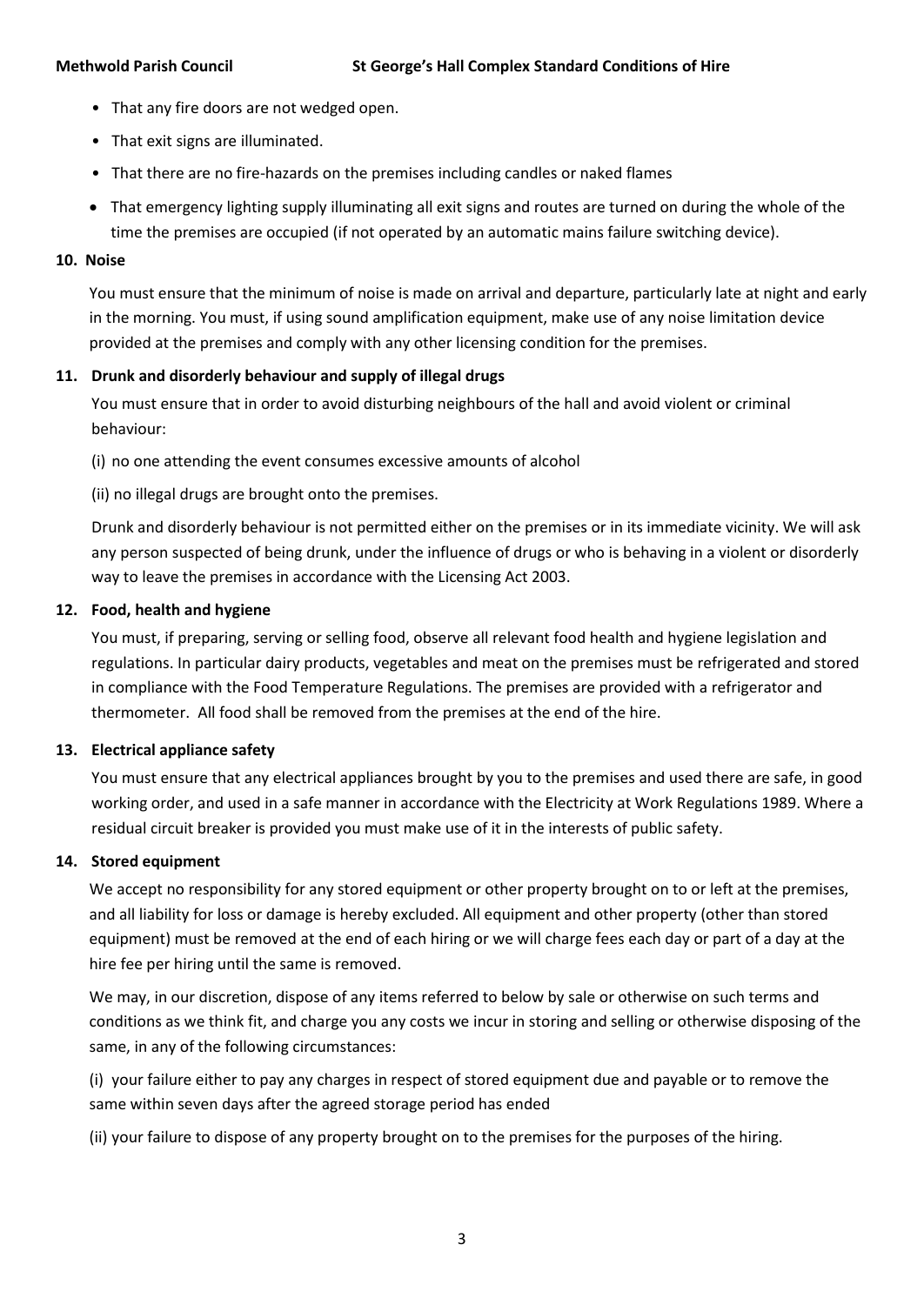# **15. Smoking**

You must comply with the prohibition of smoking in public places provisions of the Health Act 2006 and regulations made thereunder. We will ask any person who breaches this provision to leave the premises. You must ensure that anyone wishing to smoke does so outside and disposes of cigarette ends, matches etc. in a tidy and responsible manner, so as not to cause a fire.

# **16. Accidents and dangerous occurrences**

You must report to us as soon as possible any failure of our equipment or equipment brought in by you. You must report all accidents involving injury to the public to us as soon as possible and complete the relevant section in our accident book. You must report certain types of accident or injury on a special form to the Incident Contact Centre. Our Parish Clerk will give assistance in completing this form and can provide contact details of the Incident Contact Centre. This is in accordance with the Reporting of Injuries, Diseases and Dangerous Occurrences Regulations 2013 (RIDDOR).

# **17. Explosives and flammable substances**

You must ensure that:

- (i) Highly flammable substances are not brought into, or used in any part of the premises.
- (ii) No internal decorations of a combustible nature (e.g. polystyrene, cotton wool) are erected without our consent.

### **18. Heating**

You must ensure that no unauthorised heating appliances are used on the premises when open to the public without our consent. You must not use portable liquefied propane gas (LPG) heating appliances.

# **19. Animals**

You must ensure that Guide dogs, Hearing dogs and assistance dog owners are allowed on the premises. No other animals are permitted in the Complex.

# **20. Fly posting**

You must not carry out or permit fly posting or any other form of unauthorised advertisements for any event taking place at the premises, and must indemnify and keep indemnified us accordingly against all actions, claims and proceedings arising from any breach of this Condition. If you fail to observe this Condition you may be prosecuted by the local authority.

# **21. Sale of goods**

You must, if selling goods on the premises, comply with Fair Trading Laws and any code of practice used in connection with such sales. In particular, you must ensure that the total prices of all goods and services are prominently displayed, as must be the organiser's name and address and that any discounts offered are based only on Manufacturers' Recommended Retail Prices.

# **22. WiFi Services**

When using the WiFi service you agree at all times to be bound by the following provisions:

(i) not to use the WiFi service for any for the following purposes:

(a) disseminating any unlawful, harassing, libellous, abusive, threatening, harmful, vulgar, obscene or otherwise objectionable material or otherwise breaching any laws;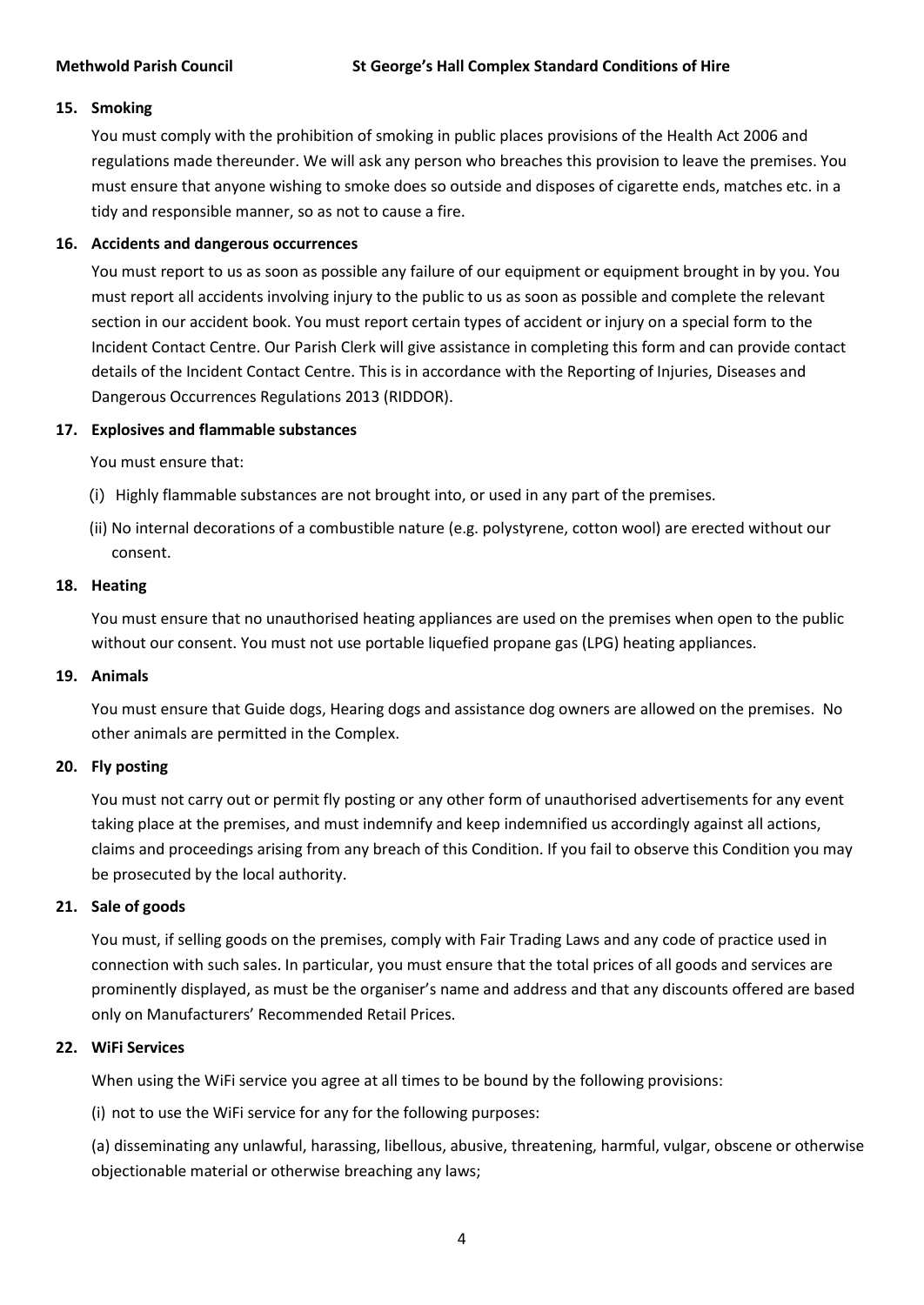(b) transmitting material that constitutes a criminal offence or encourages conduct that constitutes a criminal offence, results in civil liability or otherwise breaches any applicable laws, regulations or code of practice;

(c)interfering with any other persons use or enjoyment of the WiFi service; or

(d) making, transmitting or storing electronic copies of material protected by copyright without permission of the owner;

(ii) to keep any username, password, or any other information which forms part of the WiFi service security procedure confidential and not to disclose it to any third party.

# **23. Termination of the WiFi service**

We have the right to suspend or terminate our Wifi service immediately in the event that there is any breach of any of the provisions of these Standard Conditions including without limitation:

(i) if you use any equipment which is defective or illegal;

(ii) if you cause any technical or other problems to our WiFi service;

(iii)if, in our opinion, you are involved in fraudulent or unauthorised use of our WiFi service;

(iv) if you resell access to our WiFi service; or

(v) if you use our WiFi service in contravention of the terms of these Standard Conditions.

# **24. Availability of WiFi Services**

(i) Although we aim to offer the best WiFi service possible, we make no promise that the WiFi service will meet your requirements. We cannot guarantee that our WiFi service will be fault-free or accessible at all times.

(ii) It is your responsibility to ensure that any WiFi enabled device used by you is compatible with our WiFi service and is switched on. The availability and performance of our WiFi service is subject to all memory, storage and any other limitations in your device. Our WiFi service is only available to your device when it is within the operating range of the main hall.

(ii) We are not responsible for data, messages, or pages that you may lose or that become misdirected because of the interruptions or performance issues with our WiFi service or wireless communications networks generally. We may impose usage, or service limits, suspend service, or block certain kinds of usage in our sole discretion, to protect other users of our WiFi service. Network speed is no indication of the speed at which your WiFi enabled device or our WiFi service sends or receives data. Actual network speed will vary based on configuration, compression and network congestion.

# **25. Privacy and Data Protection**

(i) We may collect and store personal data through your use of our WiFi service.

(ii)We may process all information about you which is provided in relation to our WiFi service in accordance with your legal rights under the Data Protection 1998 and solely for the purposes of offering the WiFi service.

(iii)By using our WiFi service, you agree to the terms of this clause 25. If you would like more information or object to anything in these conditions, you should speak to:

When using the WiFi service the Hirer agrees at all times to be bound by the following provisions:

(a) not to use the WiFi service for any for the following purposes:

(i) disseminating any unlawful, harassing, libellous, abusive, threatening, harmful, vulgar, obscene or otherwise objectionable material or otherwise breaching any laws;